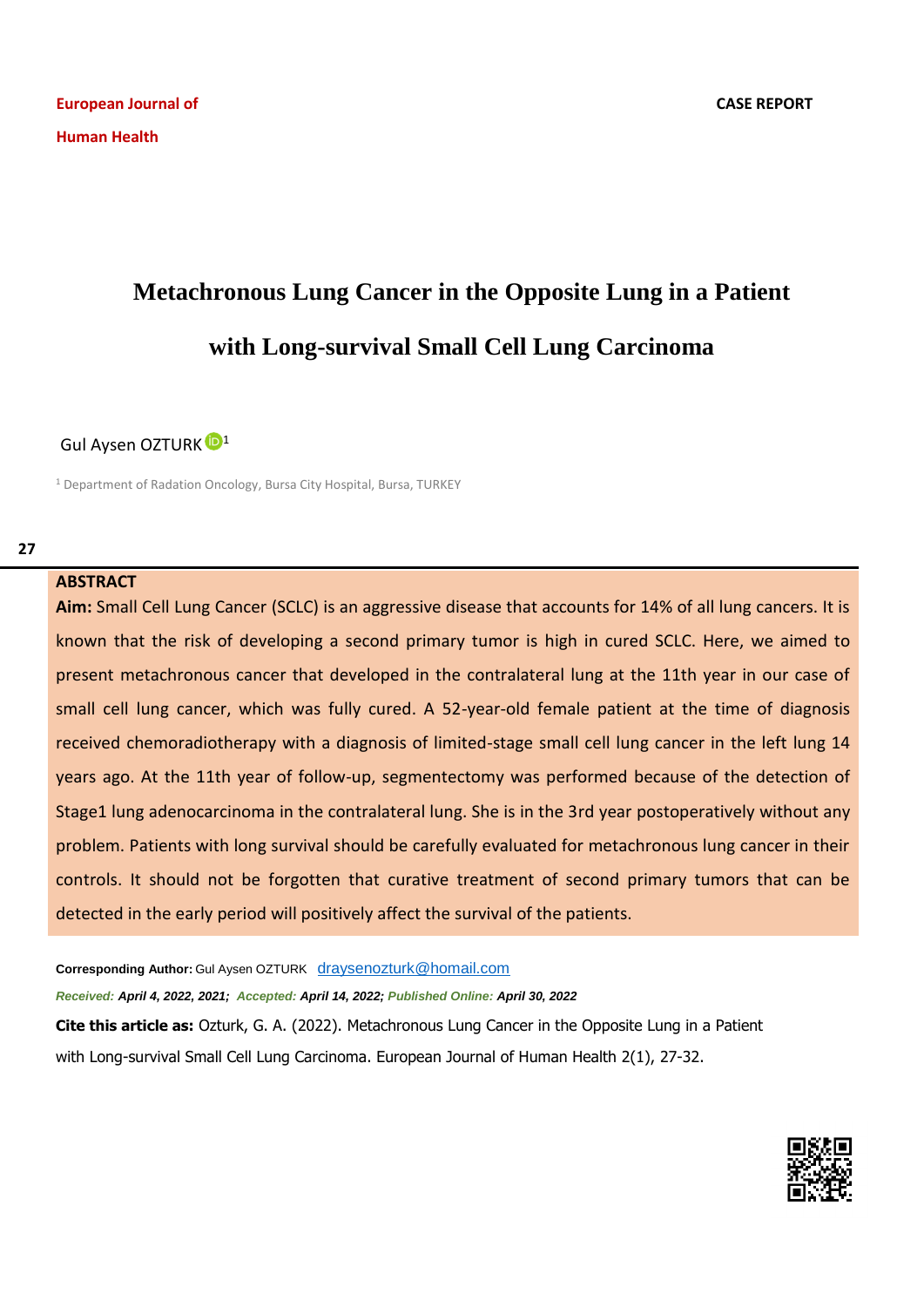### **Introduction**

Small Cell Lung Cancer (SCLC) is an aggressive disease that accounts for about 14% of all lung cancers. About 31000 new cases are diagnosed annually in the United States (1). The five-year survival rate is less than 7%, and most patients survive 1 year or less after diagnosis. In comparison with non-small Cell lung cancers (NSCLC), the time of rapid doubling of the NSCLC is characterized by early and widespread metastases (2). SCLC is divided into two groups as limited and widespread stage by Veterans Administration Lung Study Group (VALSG), and 65% of them are advanced stage (AS-SCLC) and 35%arelimited stage (LS-SCLC) diseases at the time of diagnosis (3-5).

Patients with a limited stage (cancer limited to the thorax in a single radiation field) are treated with simultaneous chemoradiotherapy, while patients with advanced stage chemotherapy are the first-line treatment. Clinical studies have shown the importance of conducting simultaneous chemoradiotherapy in a limited-stage disease that radiotherapy should be performed at an early stage, preferably with the first cycle chemotherapy (6-8).

It is known that the risk of developing a second primary tumor is high in SCLC that has been cured. It has been reported that this risk increases by upto30% in two-year survival after treatment (9). Here, we aimed to present metachronous cancer that developed in the contralateral lung at the 11th year in our case of small cell lung cancer, which was fully cured.

### **Case Presentation**

Our female patient, who was 52 years old, Eastern Cooperative Oncology Group (ECOG) performance status 1 at the time of diagnosis, was referred for the detection of mass appearance on the lung radiograph taken at the center where she was admitted due to a cough complaint that had been going on for 1month. She had a history of smoking 25 packs/year on her resume. A chest tomography taken in September 2007 revealed a mass located in the upper lobe of the left lung, and as a result of a biopsy, she was diagnosed with small cell lung cancer. Cranial MRI, abdominopelvic CT and bone scintigraphy performed for staging purposes did not detect metastases and chemotherapy (cisplatin-etoposide) was started in the patient who was diagnosed as a limited stage. With the second cycle, thoracic radiotherapy (RT) was started. A total of 6 courses of chemotherapy and simultaneous radiotherapy (54Gy) were performed. The patient's radiotherapy was completed in February 2008.

Prophylactic cranial irradiation (PCI) (200cGyx15fx) was applied to the patient who received acomplete response in the control examinations after chemoradiotherapy. The patient who was followedup after treatment was checked every 3 months for the first 2 years, then every 6 months and once ayear after 5 years. PET-CT was performed due to the detection of a nodular mass lesion with a lobular contour of 21x17 mm in the superior segment of the lower lobe of the right lung on Thorax CT taken in January 2019 (Picture1). A malignant-looking hypermetabolic (SUV max: 5.6) lesion with a diameter of 22x18 mm was detected in the superior segment of the lower lobe of the right lung (Picture2). Segmentectomy was performed in April 2019. Adjuvant therapy was not applied to the patient who was reported as adenocarcinoma as a result of pathology. Recurrence and metastasis were not detected in the last follow-up examinations of the patient in 2022.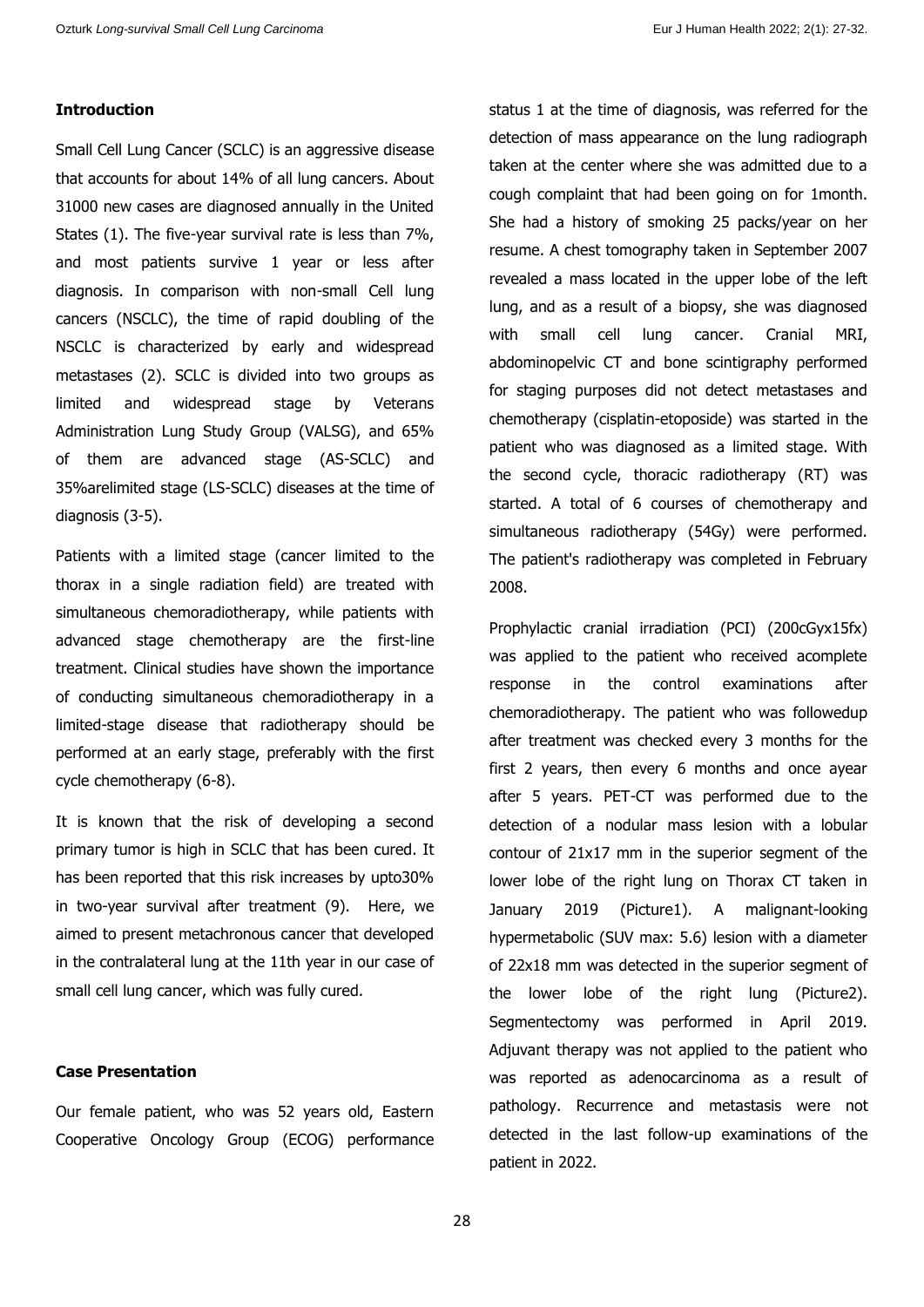

Picture1. Nodular mass lesion with a lobular contour of 21x17 mm in the superior segment of the lower lobe of the right lung (CT image)



Picture2. Nodular mass lesion with a lobular contour of 22x18 mm in the superior segment of the lower lobe of the right lung (PET- CT image)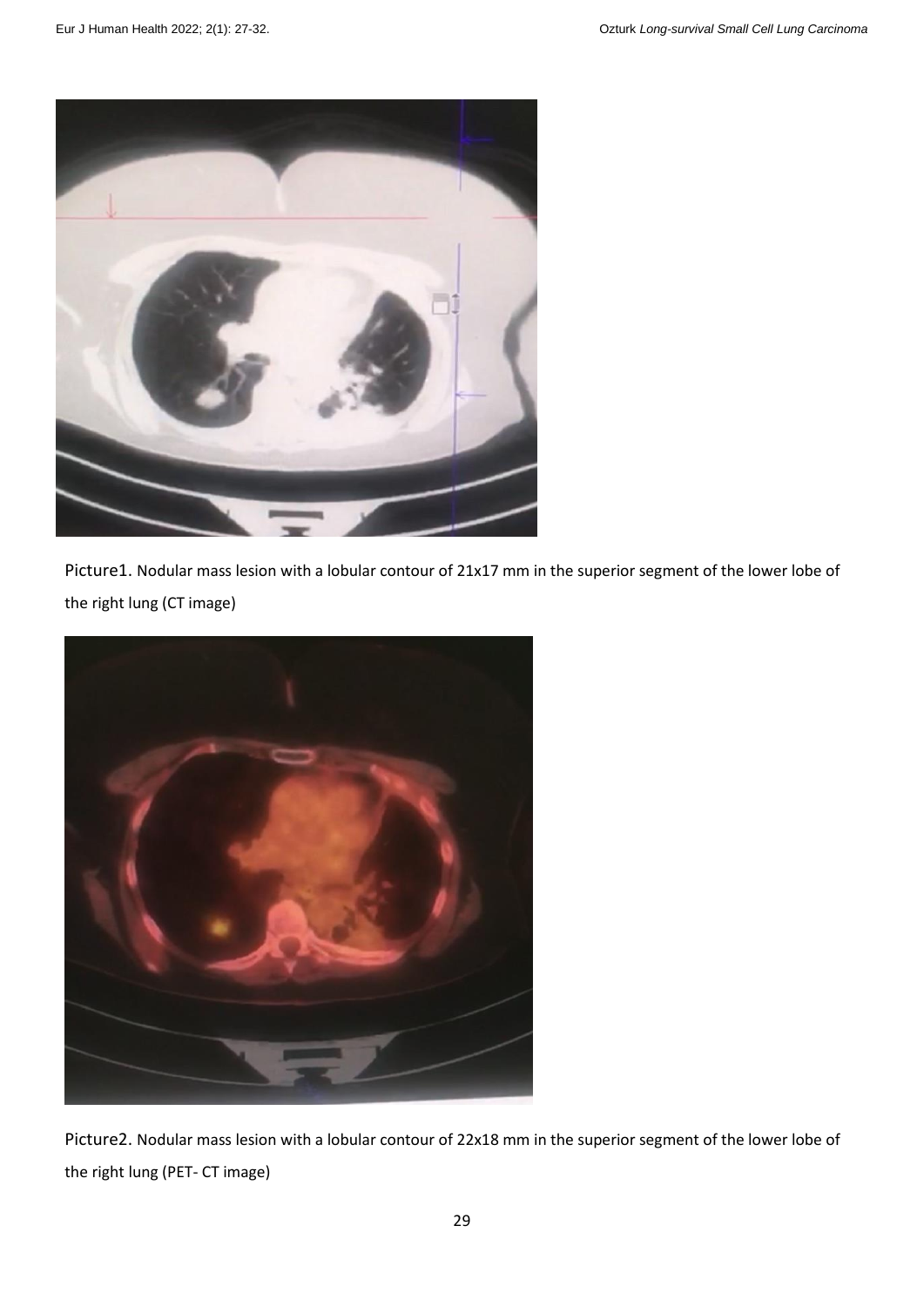#### **Discussion**

In studies conducted to determine the prognosis in patients with small cell lung cancer, it has beensuggested that stage, performance status, age, gender, weight loss, ALP and LDH levels affect the prognosis. Advanced age, male gender, poor performance score (ECOG 3,4), high LDH and ALPlevels were evaluated as poor prognostic factors in limited stage patients (10). None of the poorprognostic factors listed here were present in our patient. Our female patient with ECOG 1 underwent simultaneous chemoradiotherapy and PCI. It has been shown in many studies that simultaneous treatment and early initiation of radiotherapy have better local control rates (11, 12).

According to Yildirim et al. in the study in which 52 patients with limited stage of SCLC were evaluated, it was found that simultaneous administration of chemoradiotherapy, initiation of radiotherapy within the first 3 months after diagnosis, and performing PCI improved the prognosis (13). In a meta-analysis published in 2007, it was shown that there is a twoand five-year survival advantage with the initiation of radiotherapy within the first 30 days after the onset of CT (14).

In another study, the importance of the time duration between the first day of chemotherapy and the last day of radiotherapy was evaluated and the concept of SER (Start of any treatment until and of radiotherapy) was introduced. Five-year overall survival was found to be statistically higher in patients with less than 30 days of this period. It has been stated that accelerated proliferation of tumor clonogenic cells during treatments is one of the causes of failure, especially in tumors with rapid proliferation, it will be more effective to complete radiotherapy within two to three cure chemotherapy sessions (15).

Another important issue in small-cell lung cancer is the development of brain metastases. In the firsttwo years, about 50% of patients develop brain metastases. Frequent observation of brain metastases in this group and the inability of chemotherapy to prevent brain metastases due to the blood-brain barrier have raised PCI. It was found that the incidence of brain metastases decreased significantly in patients undergoing PCI and provided a 5.4% survival advantage (16). In our case, PCI was performed simultaneously after chemoradiotherapy and cranial metastasis did not develop during followup, which positively affected the prognosis.

The risk of developing another primary NSCLC is 7-16 times higher in patients with a diagnosis of NSCLC, whose survival is more than two years, compared with people without cancer (17). One ofthe important reasons that increases the risk is smoking, and it has been proven that most patients whodevelop a second primary lung tumor at follow-up do not quit smoking after the first tumor treatment (18). It should be ensured that patients are evaluated from this point of view at outpatient clinic check-ups and receive the necessary assistance. It is known that genetic factors and treatment applied to the primary tumor (such as CT-RT) also increase the risk of secondary primary cancer (19).

Metachronous lung cancers have a worse prognosis than primary lung cancer. Survival depends on thestage of the tumor and the curative nature of the surgery performed. At the same time, the fact that thedisease-free period is long in metachronous tumors and the tumor cell type is different is also an indicator of a good prognosis. In our patient, after a long disease-free process, another primary tumor of a different histological type developed (20).

As a result, as with all cancers, regular follow-up of patients should be performed after lung cancer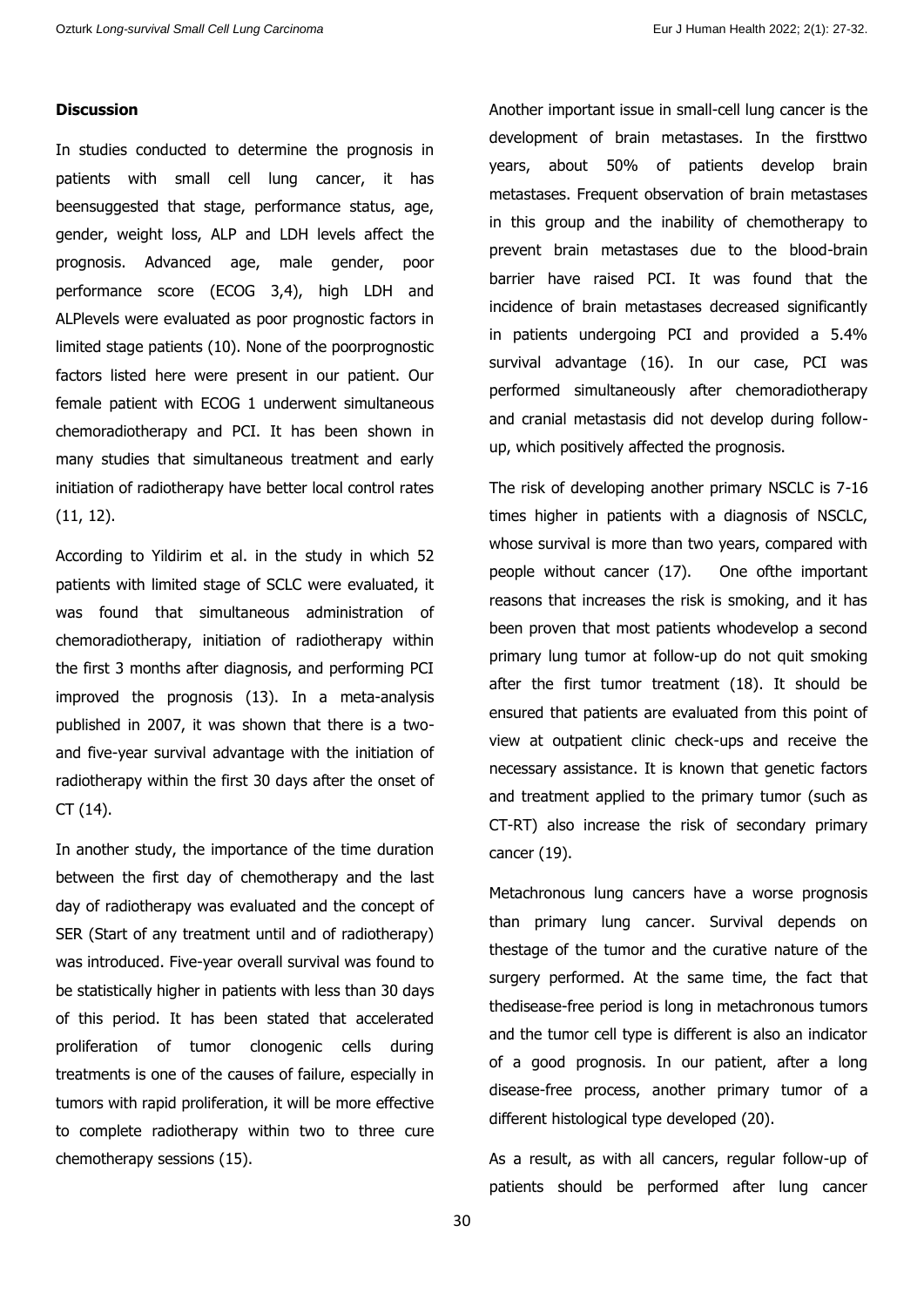treatment, and metachronous should be carefully evaluated for lungcancer at outpatient check-ups. Itshould be noted that curative treatment of second primary tumors that can be detected at an early stage will positively affect the survival of patients.

#### **References**

1 American Cancer Society. Cancer Facts & Figures 2014. Atlanta, GA: American Cancer Society; 2014.

2. Aberle DR, DeMello S, Berg CD, et al. Results of the 2 incidence screenings in the National Lung Screening Trial. N Engl J Med. 2013; 369: 920- 931.

3.Siegel Rebecca, L.,& Miller Kimberly, D. (2019). Jemal Ahmedin. Cancer statistics, 2019. CA: a cancer Journal for clinicians, 69(1), 7-34.

4.Gazdar, A. F.,Bunn, P. A., &Minna, J. D. (2017). Small-cell lung cancer: what we know, what we need to know and the path forward. Nature Reviews Cancer, 17(12), 725-737.

5. Rudin, C. M., & Poirier, J. T. (2017). Shining light on novel targets and therapies. Nature reviews Clinical oncology, 14(2), 75-76.

6.Spiro, S. G., James, L. E., Rudd, R. M., Trask, C. W., Tobias, J. S., Snee, M., &Hackshaw, A. K. (2006). Early compared with late radiotherapy in combined modality treatment for limited disease small-cell lung cancer: a London Lung Cancer Group multicenter randomized clinical trial and meta-analysis. Journal of clinicaloncology, 24(24), 3823-3830.

7. De Ruysscher, D., Pijls-Johannesma, M., Bentzen, S. M., Minken, A., Wanders, R., Lutgens, L., ... & Lambin, P. (2006). Time between the first day of chemotherapy and the last day of chest radiation is the most important predictor of survival in limited-disease smallcell lung cancer. J Clin Oncol, 24(7), 1057-1063.

8. Fried, D. B., Morris, D. E., Poole, C., Rosenman, J. G., Halle, J. S., Detterbeck, F. C., ... & Socinski, M. A. (2004). Systematic review evaluating the timing of thoracic radiation therapy in combined modality therapy for limited-stage small-cell lung cancer. Database of Abstracts of Reviews of Effects (DARE): Quality-assessed Reviews [Internet].

9. Heyne, K. H., Lippman, S. M., Lee, J. J., Lee, J. S., & Hong, W. K. (1992). The incidence of second primary tumors in long-term survivors of small-cell lung cancer. Journal of clinicaloncology, 10(10), 1519- 1524.

10. Foster NR, Mandrekar SJ, Schild SE, et al. Prognostic factors differ by tumor stage for small cell lung cancer: a pooled analysis of North Central Cancer treatment group trials. Cancer 2009; 115:2721-2731.

11. Takada M, Fukuoka M, Kawahara M, Sugiura T, Yokoyama A, Yokota S, et al. Phase III study of concurrent versus sequential thoracic radiotherapy in combination with cisplatin and etoposide for limitedstage small cell lung cancer: results of the Japan